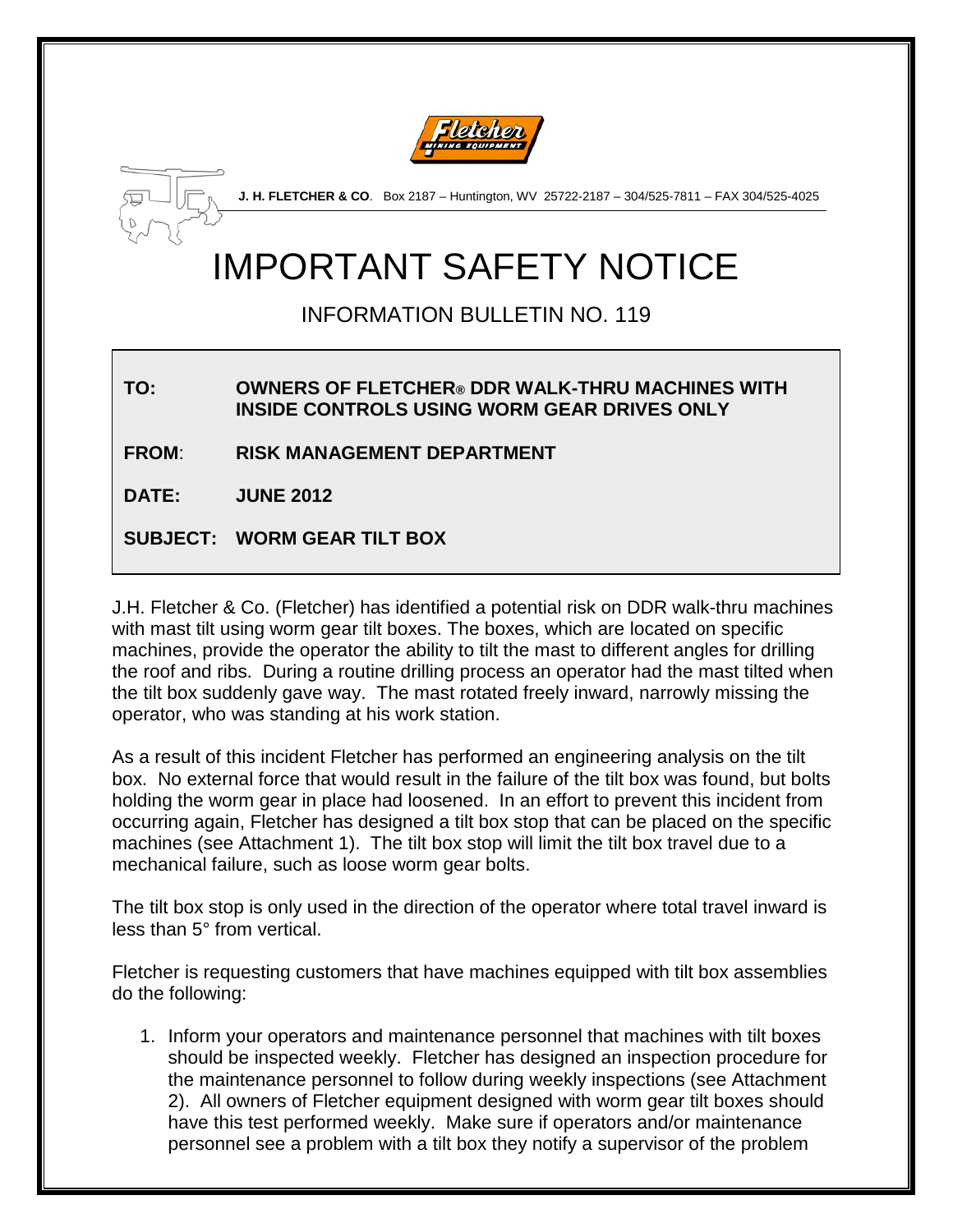Information Bulletin 119 June 2012 Page Two

and that the problem is fixed immediately to prevent injury or loss of production.

- 2. If you have a Fletcher machine with a worm gear tilt box, please order the FREE tilt box stop for each boom you have (part number:423906) . The kit will include instructions on how to weld the stop on the machine (see Attachment 2) and how to check the box weekly (see Attachment 2). Call Fletcher's Service Department to order the free stop. You will be asked to provide the name of your company, the shipping address and a serial number of all machines for which you need the kit.
- 3. Replace the drawing you have in your service manual with a new one. This drawing will show the stop on the gear drive. (see Attachment 3)

#### **THIS NOTICE ONLY AFFECTS OWNERS OF MACHINES THAT ARE EQUIPPED WITH TILT BOXES**

Fletcher strongly recommends this free retrofit be completed for all machines with worm gear drives affected by this notice. The inspection of this gear drive should be required of maintenance personnel on a weekly basis.

If, at one time you owned one of these machines but you no longer own one, we request that you provide us the name and address of the current owner and /or the owner to who you transferred/sold the machine (see Attachment 4). Fletcher appreciates your effort in complying with this notice.

If you have any questions, please do not hesitate to contact David Cooper, Risk Management Department, at (304) 525-7811, or dcooper@ jhfletcher.com.

THIS DOCUMENT, WHOLE OR IN PART, MAY NOT BE REPRODUCED IN ANY FORM WITHOUT THE PERMISSION OF J.H. FLETCHER & CO. CONTACT THE RISK MANAGEMENT DEPARTMENT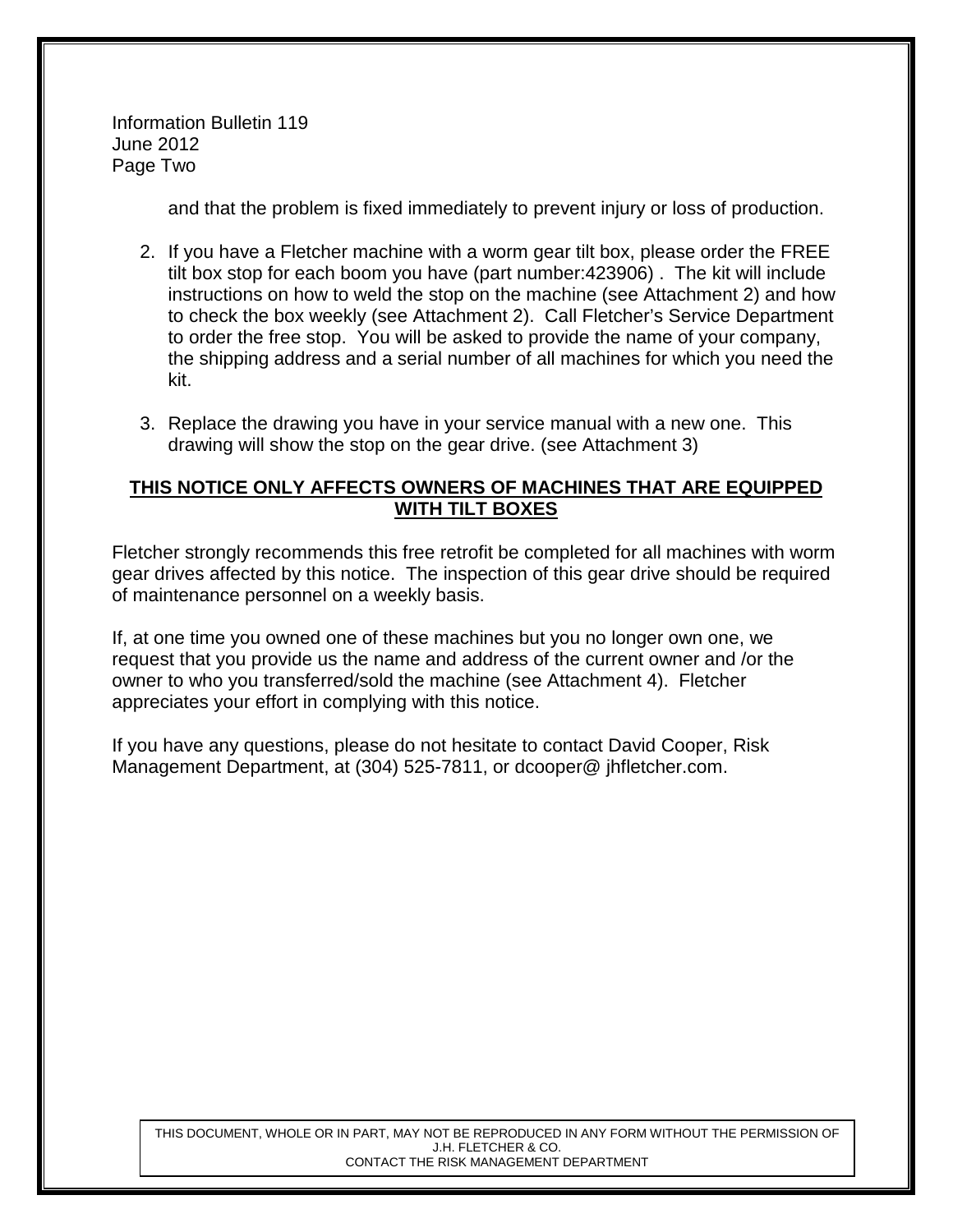ATTACHMENT 1

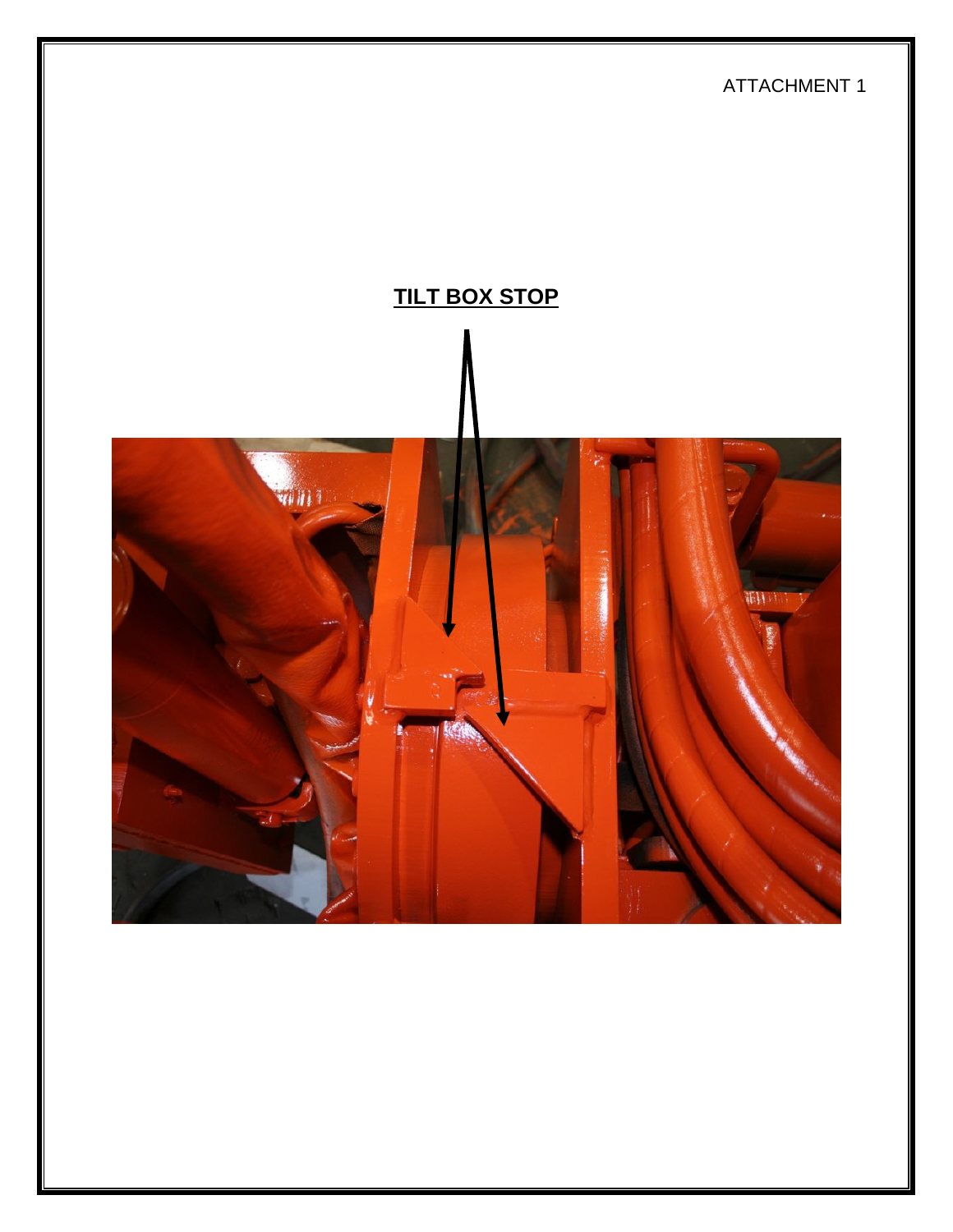#### ATTACHMENT 2A

### **INSPECTION PROCEDURES FOR TORQUEING MOUNTING BOLTS ON WORM GEAR DRIVE**

#### **MOUNTING BOLTS AND WORM DRIVE BOLTS**

To compensate for possible settling, it is necessary to retighten the bolts to the prescribed torque (see chart on next page). Outside bolts should be checked weekly (12 shifts) during operation. Inside bolts (see B in photo below) should be visually checked on a daily basis.

To check the bolts on the worm gear drive, follow these instructions:

- 1. Place the machine on a level surface;
- 2. Turn machine off;
- 3. Begin by tightening the bolts in a star torque procedure (see illustration on next page);
- 4. Tighten all the bolts to specified foot pounds (see chart) according to bolt size;
- 5. If bolts do not torque replace bolt and washers with new ones (see parts book for correct part number for washer and bolt);
- 6. Turn machine on and rotate worm gear drive fully in both directions, to ensure it is operating properly, and; (Note: Make sure stop is in place)
- 7. Release machine for production.

#### **NOTE: THE WORM GEAR TILT BOX ON YOUR MACHINE MAY BE DIFFERENT THAN THE ONES SHOWN IN THESE PHOTOGRAPHS. CONSULT YOUR PARTS BOOK FOR THE LOCATION OF THE BOLTS ON YOUR TILT BOX. IF YOU HAVE ANY QUESTIONS, PLEASE DO NOT HESITATE TO CALL.**



**BOLTS TO BE TIGHTENED ON WORM GEAR TILT BOX**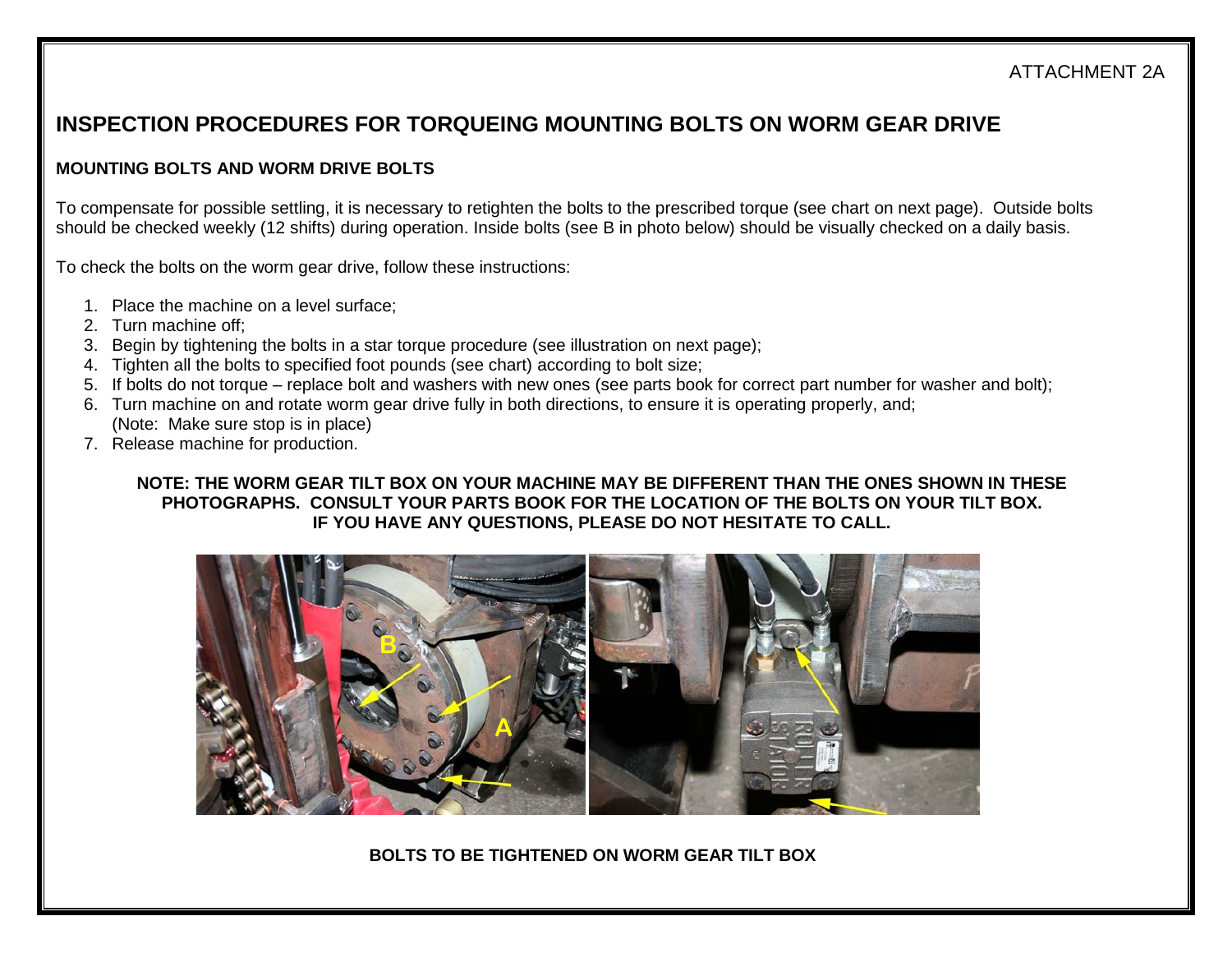#### ATTACHMENT 2B

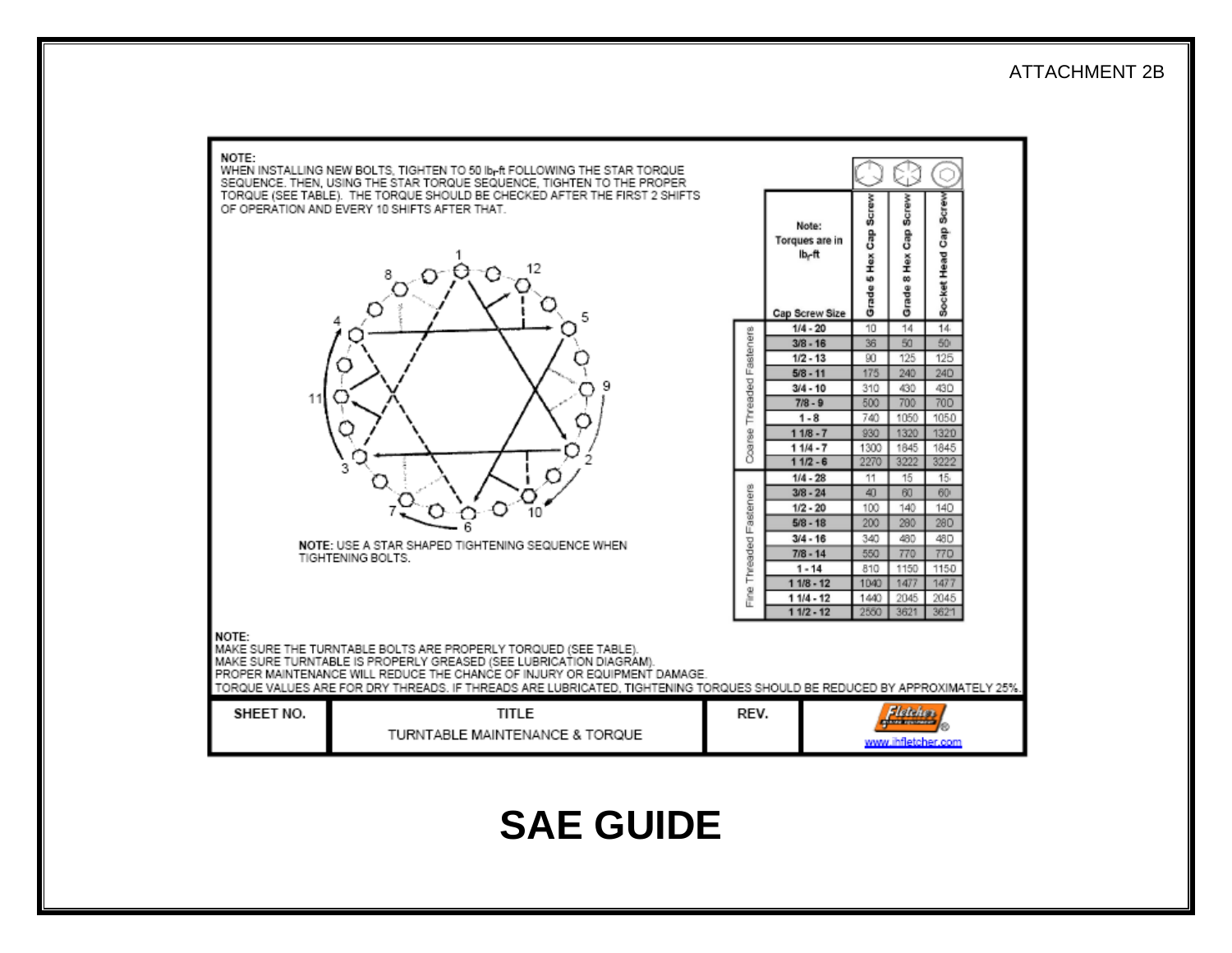#### ATTACHMENT 2C



# **METRIC GUIDE**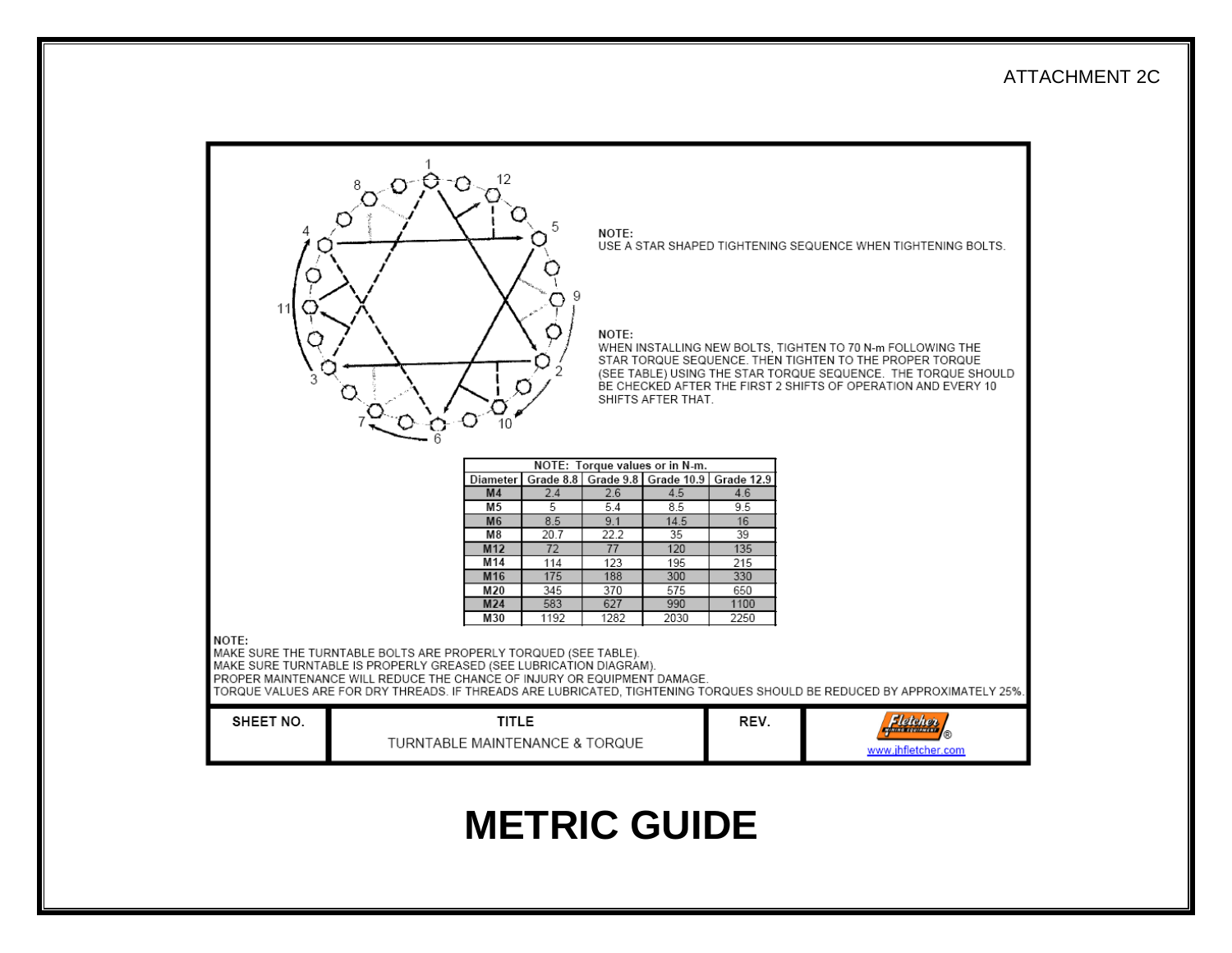ATTACHMENT 3

### **DRAWING OF NEW TILT BOX WITH STOP**